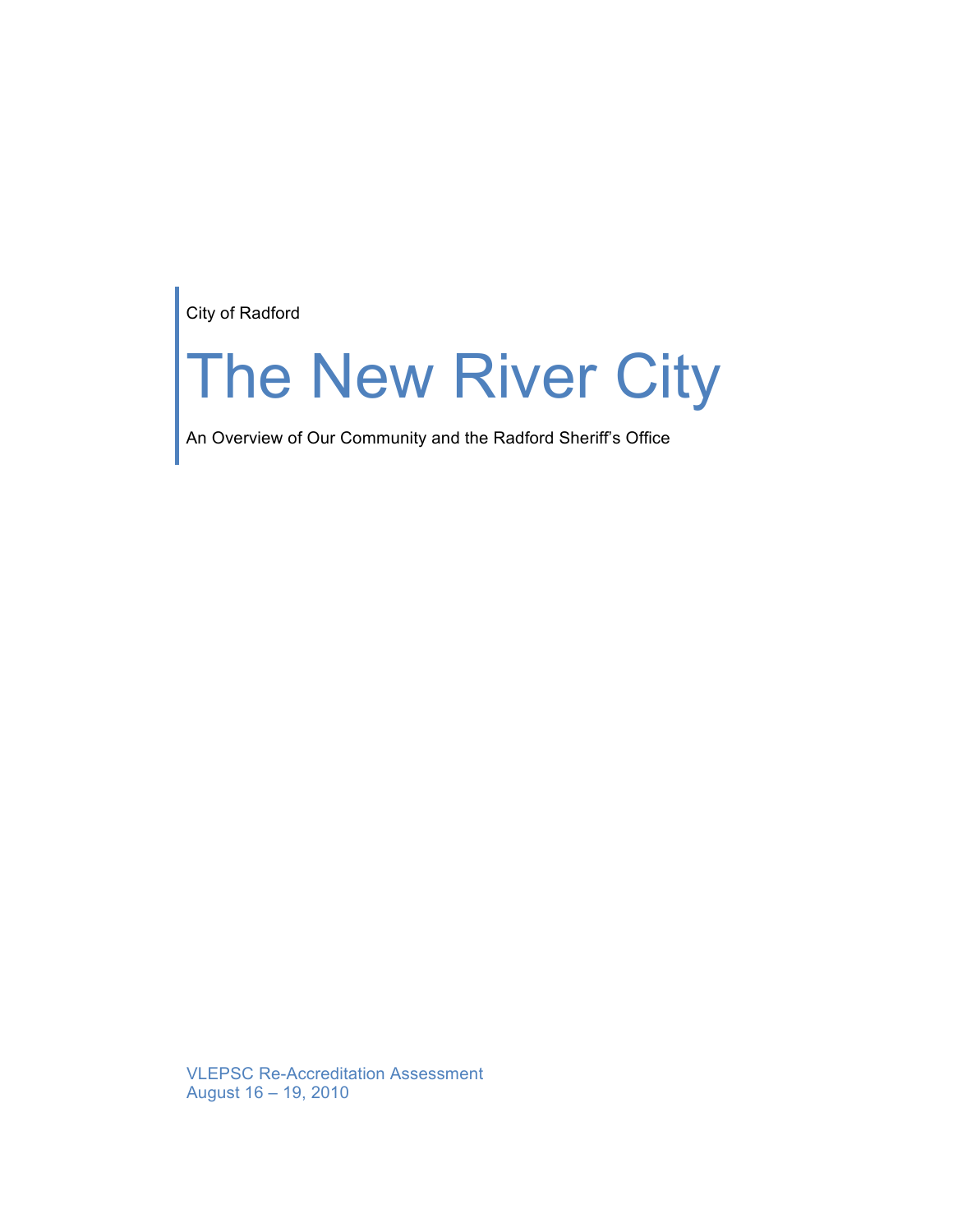# **Geography**

According to the United States Census Bureau, the city has a total area of 10.2 square miles, of which, 9.8 square miles of it is land and 0.4 square miles of it (3.63%) is water. The New River runs along the southeastern edge of the city.

### **History**

The first permanent settlement within Radford's present boundaries occurred at the New River crossing of the Wilderness Road. This trail extended westward from the valley of Virginia through southwest Virginia and on to the Cumberland Gap into Kentucky. This pathway became known as the Wilderness Road and with later development it became known as the Stagecoach Road. Stagecoach Road would later be called the Valley Pike and eventually what is now US 11. Radford's section of this road is known as Rock Road and here in 1762 William Ingles and his wife, Mary Draper Ingles, established Ingles' Ferry. The ferry became the nucleus of a commercial center which was to have, among other businesses, a tavern, blacksmith's shop and a general store.

The coming of the Virginia and Tennessee Railroad in 1854 brought a marked change in orientation for Radford. A depot was constructed at Lovely Mount and because it was situated halfway between Lynchburg and Bristol, it was named Central. Its midway location also led the railroad to build repair shops at Central stimulating residential and commercial growth in the village. When the railroad arrived, Lovely Mount had a population of 30. Two years later, when the first scheduled trains ran, there were over 100 people, a roundhouse, repair shop, workmen's homes, a tavern, restaurant and general store. Gradually trade was taken away from Lovely Mount Tavern and Central became the commercial center, serving as a shipping point for the area's products. These products consisted of tobacco, bacon and lumber.

In 1872, the New River Railroad, Mining and Manufacturing Company chartered to build a railroad from Central to the Pocahontas coal fields in West Virginia. It was 10 years before Pocahontas coal reached Central (the railroad by then operated by Norfolk and Western), but this enterprise, coupled with a road to the Cripple Creek iron mines, spurred a boom in Central. Land development Companies were formed and subdivisions planned. The Radford Land and Improvement Company developed much of the area that was to become West Radford. Several other companies developed East Radford and the area around the New River depot across the river. Industry was promoted and during this time an iron foundry, brick works, lumber companies, a knitting mill and a stone quarry came into being. Virginia Iron, Coal and Coke Company was a major employer. The population grew from 300 in 1880 to 3,000 in 1890. In 1885, Central City was incorporated as a town and in 1887; its name was officially changed to Radford. In 1888, the post office was moved from Lovely Mount Tavern to Radford, although it retained the Lovely Mount name until 1891 when it was changed to Radford. The following year, 1892, a post office was established west of Connelly's Run and also named Radford. Therefore, the first post office was again renamed, this time to East Radford. There were also two railroad stations constructed, one on either side of Connelly's Run. They were called Radford (east side) and West Radford. By 1892, the two Radfords merged politically and, having the required population of 5,000, attained city status.

The Panic of 1894 put an end to Radford's boom. The city population between 1890 and 1900, but in the twentieth century began slowly to grow again. Several Radford industries began between 1900 and 1930. These included Radford Ice Manufacturing Company (1916), Clover Creamery Company (1922), West End Milling (Lewis Harvey and Sons, owners), and Norfolk and Western Timber Preserving Plant (1921). The Lynchburg Foundry acquired the Radford Pipe Works (opened in 1892) in 1905.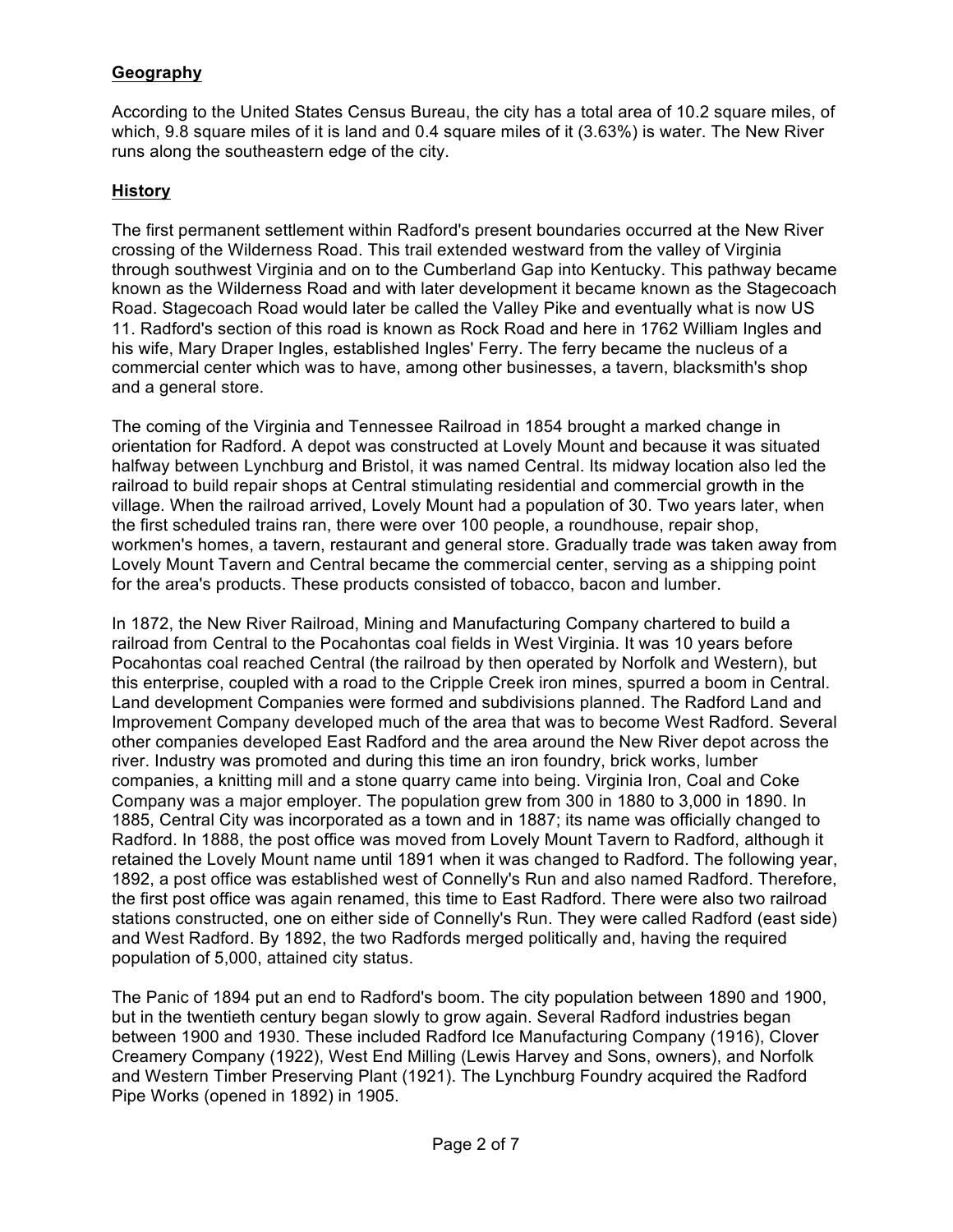The State Legislature selected Radford as the site for the State Normal School (later named Radford College) in 1913. This added a new element to the city's economy, but also a new divisive factor. East Radford had started as the commercial center and now was the educational center. West Radford was the industrial sector, although some of the city's finest homes were also there. A sometimes intense rivalry developed.

In an era when paved roads were scarce in Southwestern Virginia, it proved a boom to the city to secure the passage of the Lee Highway through its center in 1920. By 1928 there were fifteen industries in Radford employing 980 workers (Norfolk and Western and Lynchburg Foundry were the major employers) and 84 retail and wholesale establishments employing 245. Its population approaching 6,000, the city had three banks, three hotels, two motion picture theaters and two weekly newspapers. The decade saw the addition of a few other industries, including the New River Textiles, unit of Burlington Mills, and the Old Colony Box Company. Also, during this time Appalachian Power's Claytor Lake Dam was built which brought further economic modernization to the area.

During the 1930's the federal government had decided the Radford area was a choice site for a major industry requiring ample space, plentiful water, good transportation and a large work force. Radford "powder plant" or Arsenal was built in 1940-1941 to manufacture gunpowder and associated products. 10 War time employment exceeded 20,000. Three housing projects were developed in Radford to accommodate the rapid influx of people. These were Monroe Terrace, Radford Village, and Sunset Village. Fairlawn, which is the area across the river from Radford to Pulaski County, was also developed at this time. Hundreds of freight cars and no fewer than 12 passenger trains passed through Radford daily during the peak of the war time economy.

The rapid population growth (to 12,000 in 1943) necessitated change in city government as new and increased services were needed. New committees and boards were established and a fine recreation expansion and establishment of a Community Hospital and Chamber of Commerce.

The post-war years saw a sharp decline in population followed once again by slow increase. In 1957, the city joined the New River Valley Industrial Commission to help attract new industries to the city. Since then several companies have chosen to locate in Radford, among them the Inland Motors Division of Kollmorgen Corporation, Kenrose Manufacturing Company, Brad Ragan Rubber Company, which was originally the Graflo Rubber Company, and the RADVA Plastics Corporation. The growth of Radford College, given university status in 1979, has influenced the character and development of east Radford. The concern for education and juvenile after-hours behavior was the basis for Radford's achieving "All American city" status.

The railroad no longer dominates Radford. All passenger service was discontinued in 1971. The Radford section of Interstate 81, which was completed in 1965, bypassed the city and reduced US 11 to primarily local traffic. The hospital relocated from Radford to the neighboring county in 1999. Today Radford is a quaint small university town with a thriving business community made up primarily of specialty shops.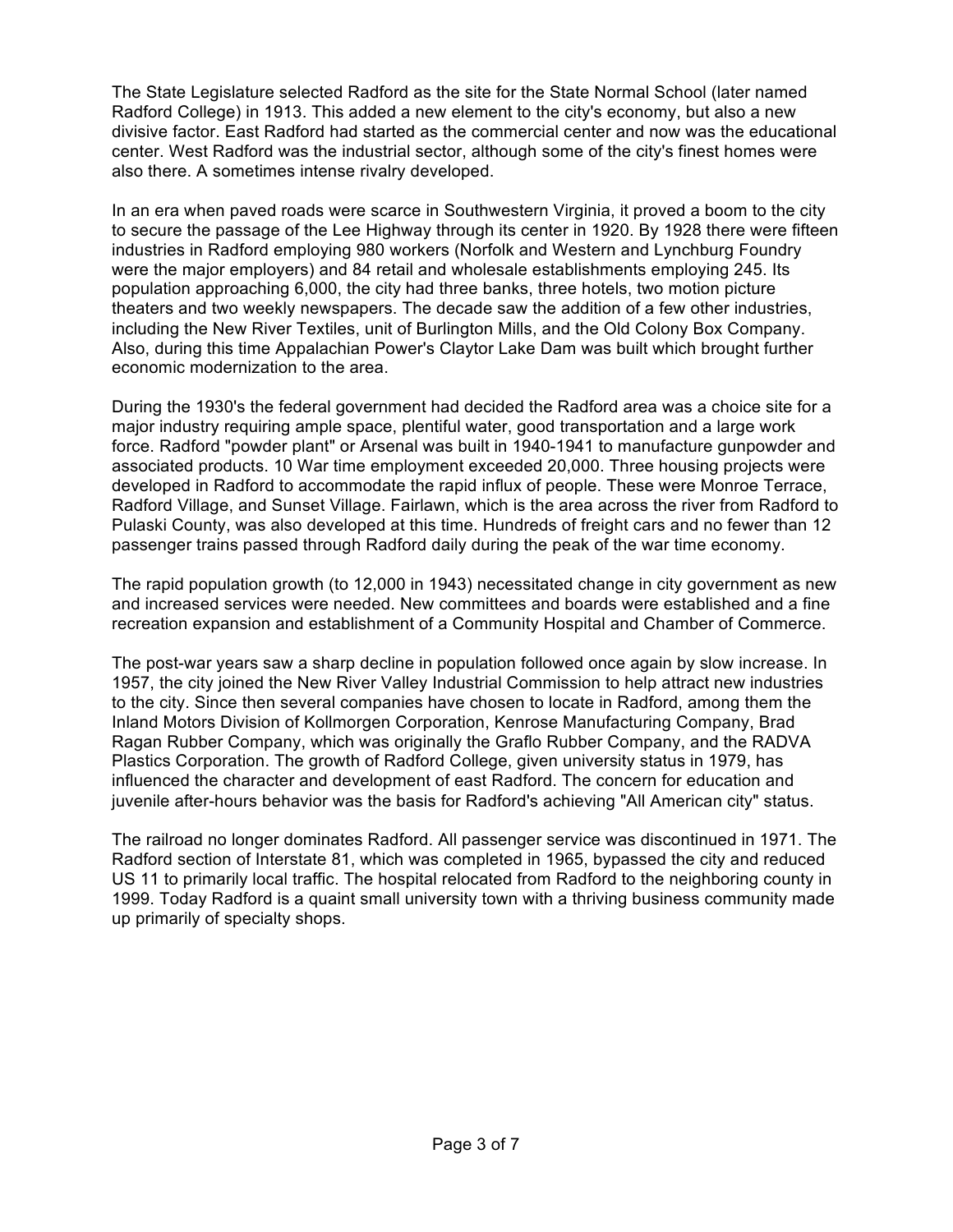## **Demographics**

As of the census of 2000, there were 15,859 people, 5,809 households, and 2,643 families residing in the city. The population density was 1,615.2 people per square mile. There were 6,137 housing units at an average density of 625.0/sq mi. The racial makeup of the city was 88.21% White, 8.10% African American, 0.25% Native American, 1.43% Asian, 0.03% Pacific Islander, 0.49% from other races, and 1.51% from two or more races. Hispanic or Latino of any race were 1.16% of the population.

There were 5,809 households out of which 18.8% had children under the age of 18 living with them, 33.9% were married couples living together, 8.9% had a female householder with no husband present, and 54.5% were non-families. 32.0% of all households were made up of individuals and 8.7% had someone living alone who was 65 years of age or older. The average household size was 2.25 and the average family size was 2.78.

The age distribution, which is strongly influenced by Radford University, is: 12.9% under the age of 18, 44.0% from 18 to 24, 19.6% from 25 to 44, 14.3% from 45 to 64, and 9.2% who were 65 years of age or older. The median age was 23 years. For every 100 females there were 83.5 males. For every 100 females age 18 and over, there were 81.6 males.

The median income for a household in the city was \$24,654, and the median income for a family was \$46,332. Males had a median income of \$33,045 versus \$22,298 for females. The per capita income for the city was \$14,289. About 6.9% of families and 31.4% of the population were below the poverty line, including 10.8% of those under age 18 and 9.4% of those age 65 or over. However, traditional measures of poverty can be extremely misleading when applied to a community with a large proportion of university students, such as Radford.

### **Local Attractions**

Radford has four parks; Bisset, Sunset, Wildwood, and Riverview. Bisset Park and Sunset are family attraction parks with playgrounds, swings, baseball fields, beach volleyball, and picnic shelters for parties. Bisset is the larger of the two, located on the New River, it stretches 57 acres. The Bisset Park was named for David Bisset, a major contributor and overseer of parks and recreation in Radford. Bisset Park is located in the center of town across from Wildwood Park. Sunset Park is located in the center of the west end of Radford.

Riverview is used mainly for soccer practices and like its name suggests is also located on the river and on the west end of Radford.

Wildwood Park is a wildlife and plant reserve for the city. It is located in the center of town. The park separates the West or Industrial side of Radford from the Eastern side where Radford University is located. The park contains extensive walking and biking paths. It is also used by Radford High School for biology classes. Wildwood Park is the only perfectly preserved place in Radford. With limited exotic species, no buildings or sports fields, and many walking and biking trails, the park represents the way Radford looked before the coming of the railroad. Wildwood Park is a very quiet place where many types of native animals like birds, raccoons, opossums, skunks, and woodchucks decide to make their homes. In the spring, people travel from all over the state and sometimes country to see the wide variety of wildflowers.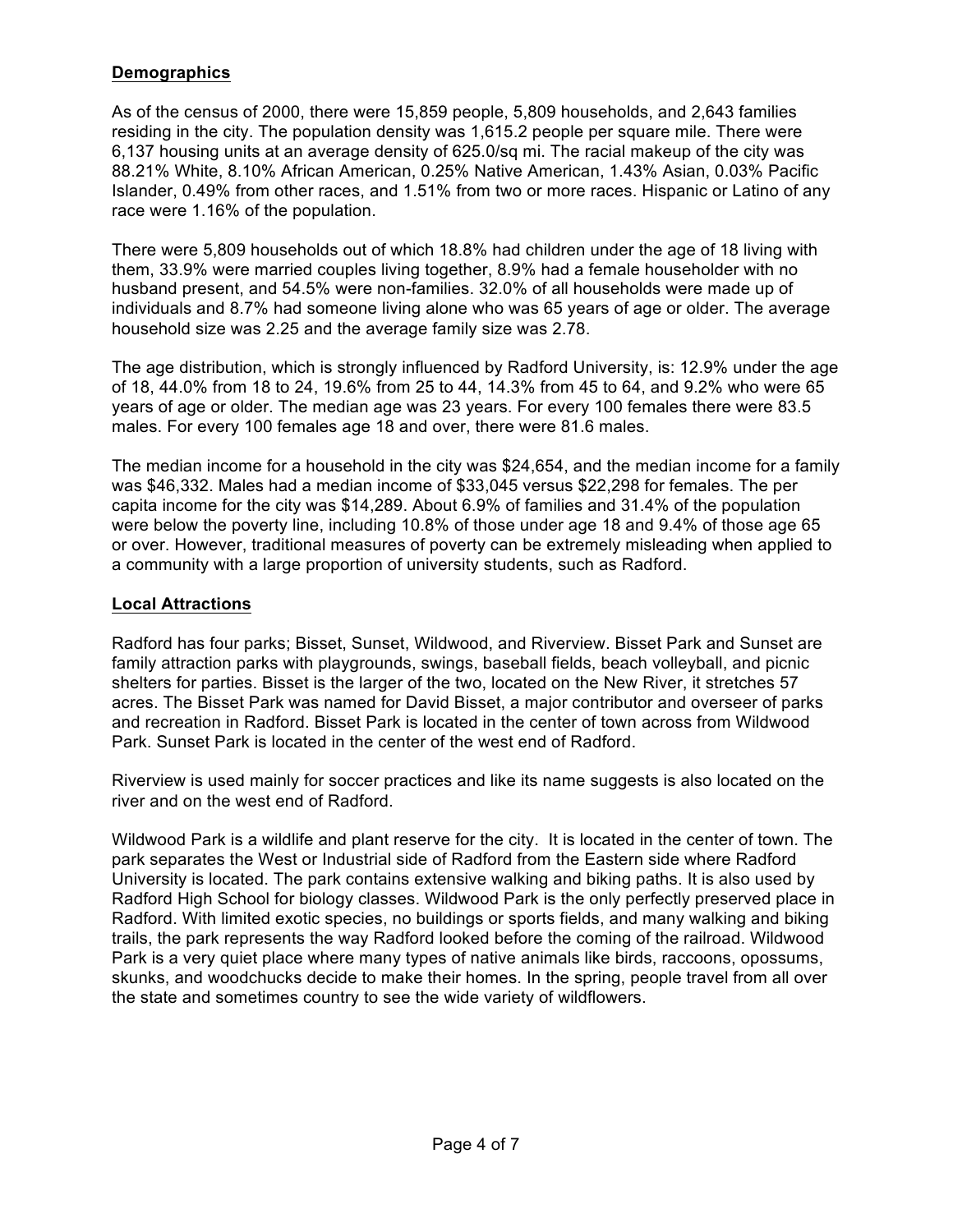### **Local Sports Accomplishments**

- − In 1947, Radford had it's first and only Professional Baseball team, The Radford Rockets.
- − John Dobbins was the 1st Black Football player for Virginia Tech.
- − Radford High School a very strong sports program, in the 2009-2010 school year they had 7 VHSL Single A State Champions and Runners Up.
	- o 2009 Football- Runners Up
	- o Zeke Schaffer-Golf- State Champion
	- o Jared Miller-Cross Country-State Runner Up
	- o Julian Minter-Wrestling- State Champion
	- o Boys Soccer-State Runners Up
	- o Girls Soccer-State Runners Up
	- o Ava Bell-Track and Field-Discus State Champion

### **Notable people from Radford**

- John Dalton, former Virginia governor
- Mike Williams, Major League Baseball relief pitcher
- John Ripley, United States Marine Corps colonel
- Kevin Hartman, Major League Soccer goalkeeper
- Shayne Graham, NFL kicker
- Margaret Skeete, oldest living American 1993-1994
- Gary Clark, Pro Bowl wide receiver
- Michael, Evan and Andrew Gregory of The Gregory Brothers and Auto-Tune the News

# **Radford Sheriff's Office - History**

The Town of Radford incorporated as an independent city in 1885. With this change in status, Judge G.E. Cassel of the Hustings Court of the City of Radford appointed J.H. Fisher as Radford's first City Sergeant. The only other record of a City Sergeant was Harry S. Mundy, who served as City Sergeant until his death in December 1950. Mr. Mundy's daughter Elizabeth Mundy Graham still resides in Radford today.

In 1950 the Judges of the 27th Circuit Court appointed Mr. Fred M. Cox as the City Sergeant. The Code of Virginia was amended in July 1971 and the Office of City Sergeant was changed to the Office of the Sheriff. Mr. Cox served as Sheriff until he retired in early 1976. Sheriff Cox died in 1984 and is buried here in Radford.

In 1976 the Judges of the 27th Circuit Court appointed Mr. Bobby Farmer as the Sheriff. Sheriff Farmer served as Radford City Sheriff until he retired in 1999. Sheriff Farmer still resides in Radford and is still active in the community.

In 1999 the Judges of the 27th Circuit Court appointed Mr. Allen J. Taylor as the Sheriff. Sheriff Taylor was duly elected to office in November 2000. Sheriff Taylor served as Sheriff until he retired in January 2004.

In 2004 the Judges of the 27th Circuit Court appointed Mr. Terry W. Alley as the interim Sheriff until an election could be held In November 2004.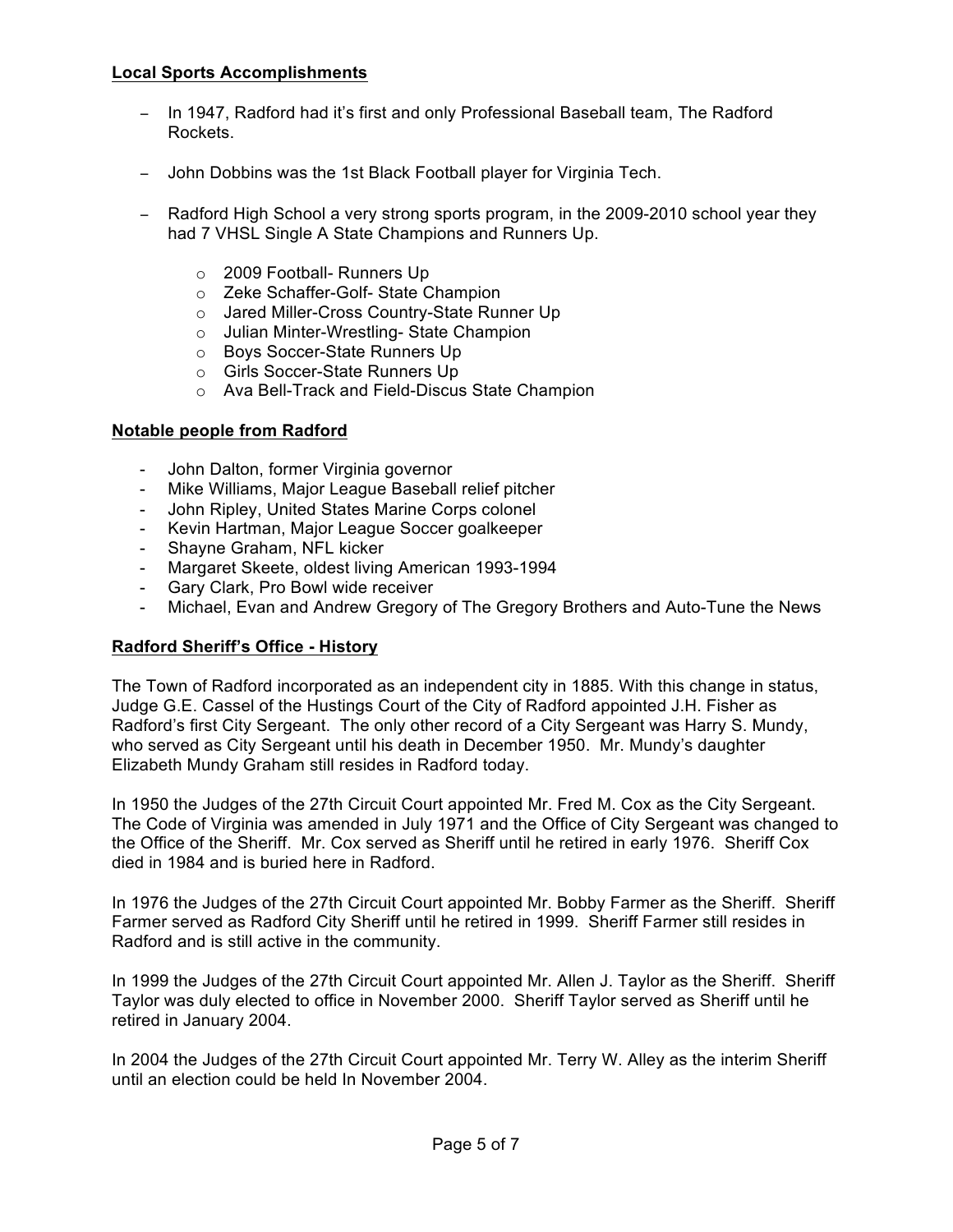Mr. Mark R. Armentrout was duly elected by the citizens of Radford as Sheriff in November 2004. Sheriff Armentrout was reelected in 2005 and again in 2009.

The old location of the Sheriff's Office and Radford City Jail was 601 West Main Street, which currently houses the Radford City Police Department. The old office had a 20 man jail, a kitchen, a laundry facility, a recreation area, and office space for the Sheriff and 18 deputies.

In 1999 the New River Valley Regional Jail Authority was formed and a new regional jail was built. The old Sheriff's Office and jail were closed and a new facility was built. The modern Sheriff's Office is located at 619 2nd St. in the Radford Municipal Building. The Sheriff's Office now consists of the Sheriff, 5 full time deputies, 1 part time deputy and 1 civilian administrative specialist, who also serves as the accreditation manager.

### **Mission Statement**

The Radford City Sheriff's Office is committed to providing the most effective and safe delivery of services to every citizen. All matters of courtroom security, civil process service, and community outreach programs are performed with respect, care and compassion.

We are committed to building and maintaining professional relationships with our partners in the community and other law enforcement agencies. We will strive for innovation and excellence in order to meet the needs of the community.